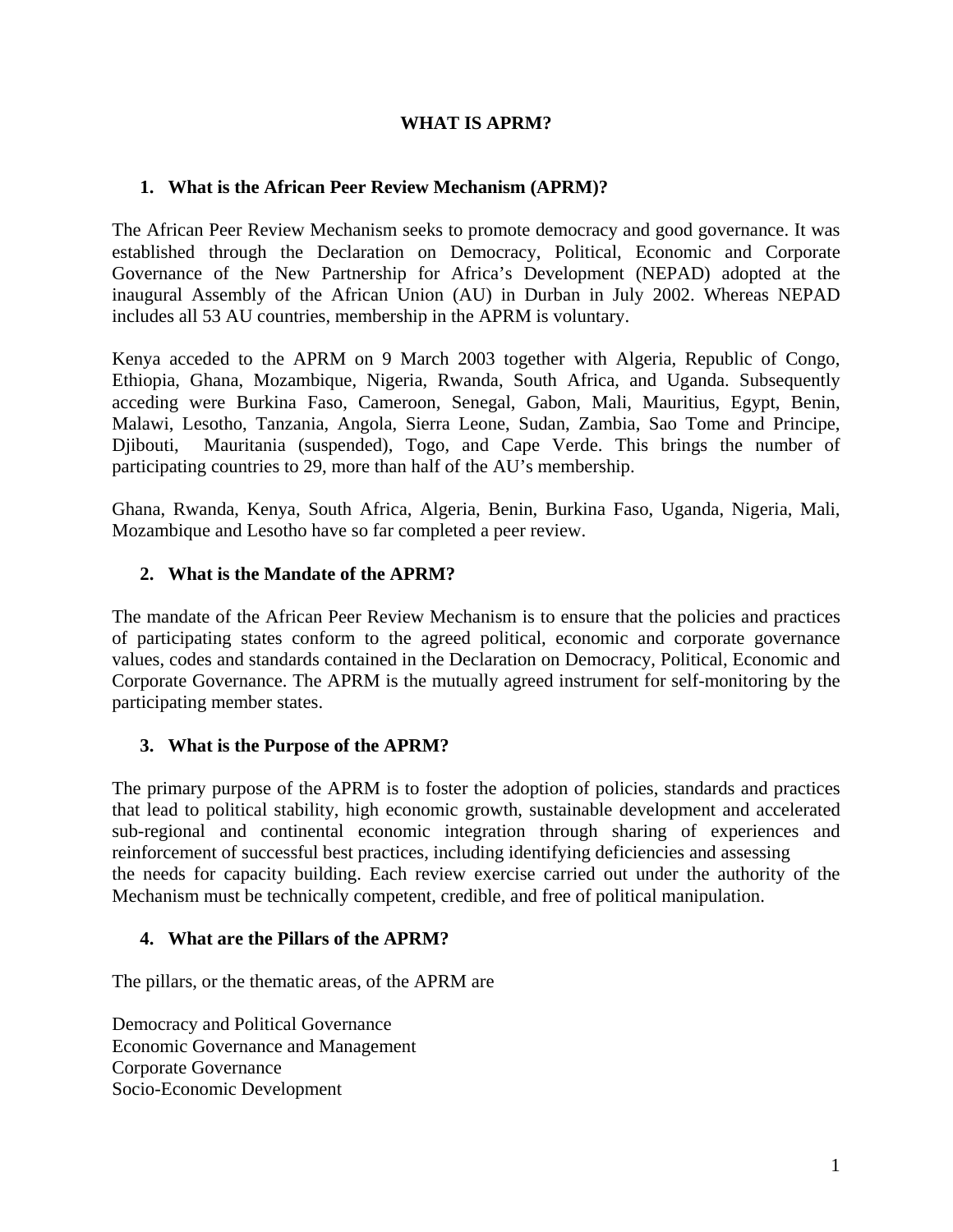### **5. What are the Stages of the Review Process?**

There are five stages in the APR process:

**Stage one:** The continental APRM Secretariat in South Africa does a study of the political, economic and corporate governance and socio-economic development of the country to be reviewed. The Country under review embarks on a self-assessment, or internal audit, to assess its policies and the mechanisms; the institutions in place to implement those policies; the effectiveness of the mechanisms and institutions; and the outcomes of the policies. The next step would be to identify deficiencies and develop a National Programme of Action identifying specific pathways to fill the gaps.

**Stage two**: A team of experts under the leadership of a Member of the Panel of Eminent Persons (APR team) visits the country. Wide consultations with government officials, political parties, parliamentarians, representatives of civil society, media, trade unions, business and professional bodies are undertaken. This is the equivalent of an external audit.

**Stage three**: The APR team prepares its report, based on the findings of the Country Review Visit, the findings of the research studies, and the country's self-assessment report. The recommendations of the APR team focus on how the Programme of Action of the country can be improved to accelerate the achievement of best practices and standards and address more effectively the weaknesses identified. The draft Country Review Report is discussed with the Government, whose response is appended.

**Stage four**: The continental APRM Secretariat submits the APR Team's Country Review Report to the APR Panel of Eminent Persons, which in turn submits it with its recommendations to the APR Forum of Participating Heads of State and Government. The consideration and adoption of the Country Review Report by the APR Forum marks the end of stage four.

**Stage five:** The APRM Country Review Report is released and publicly tabled in key regional and continental structures such as the Pan-African Parliament, the African Commission on Human and Peoples' Rights, the Peace and Security Council and the Economic, Social and Cultural Council (ECOSOCC) of the African Union.

The **follow-up** to the first cycle is aimed at sustaining efforts to improve governance and socioeconomic development. Every APRM member country that has successfully undergone the peer review process has to submit annual progress reports on the implementation of its National Programme of Action to the APR Forum of Participating Heads of State and Government. This is to ensure that the national priorities agreed by stakeholders during the country review process are put into effect and remedial steps taken to address the gaps identified in the review; and that good practices are shared among national actors and with other countries.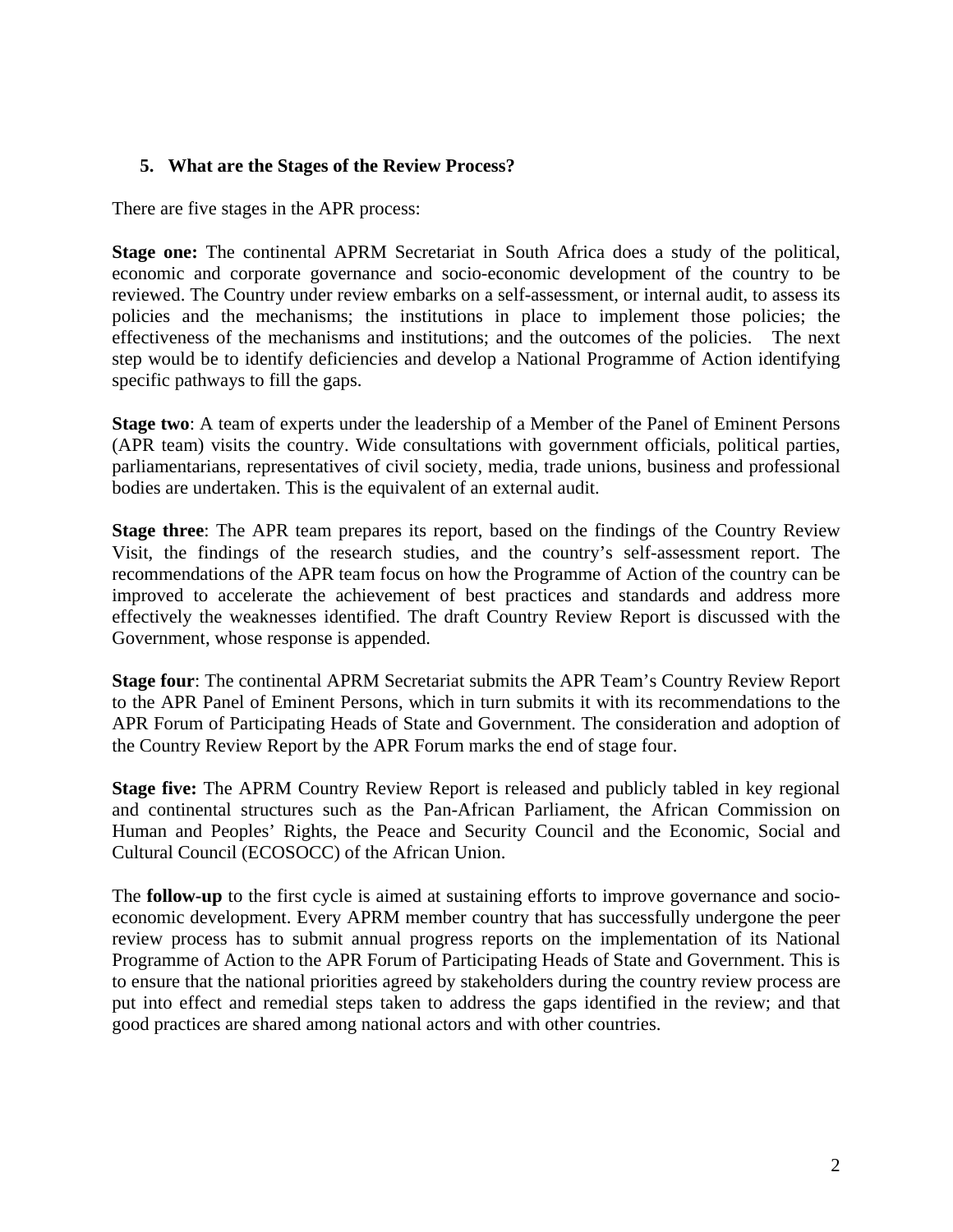# **6. What Has Kenya Done So Far?**

# **Key milestones**

**9th March 2003**: Kenya accedes to the APRM

**14th and 21st July 2004**: First and Second National Stakeholders' Forum to sensitize the public, domesticate the APRM Questionnaire, and to propose members of the National Governing Council

**26th-27th July 2004**: Country Support Mission under leadership of Dr. Graca Machel and a team of African experts including meetings with a wide cross section of stakeholders

**25th October 2004**: Inauguration of the APRM National Governing Council with a mandate until completion of the country review

**30th June 2006**: Peer review of Kenya in Banjul, the Gambia

27<sup>th</sup> January 2007: Review by the APR Forum of the 6-month Progress Report on the Implementation of the APRM National Programme of Action June 2006 – January 2007

**30th June 2007**: Tabling at the APR Forum of the annual Progress Report on the Implementation of the APRM National Programme of Action June 2006 – June 2007

**29th June 2008:** Finalization of the APRM Progress Report on the Implementation of the National Programme of Action June 2006 – June 2008

25<sup>th</sup> November 2008: Launch of the popular version of the APRM Progress Report on the Implementation of the National Programme of Action June 2006 – June 2008

**31st January 2009**: Review by the APR Forum of the APRM Progress Report on the Implementation of the National Programme of Action June 2006 – June 2008 with an Update to January 2009; agreement to conduct a  $2<sup>nd</sup>$  Country Review of the Political and Democratic Governance Pillar of the APRM

**26th May 2009:** Gazette Notice of the Minister of State for Planning, National Development and Vision 2030 establishing an APRM National Governing Council

**15th – 30th November 2009:** 2nd Country Review under the leadership of Dr. Graça Machel expected to take place

### **6. How can you get involved?**

Citizens' voices are being captured in focus group discussions both during the country review and the preparation of progress reports. Members of the public can make written submissions to